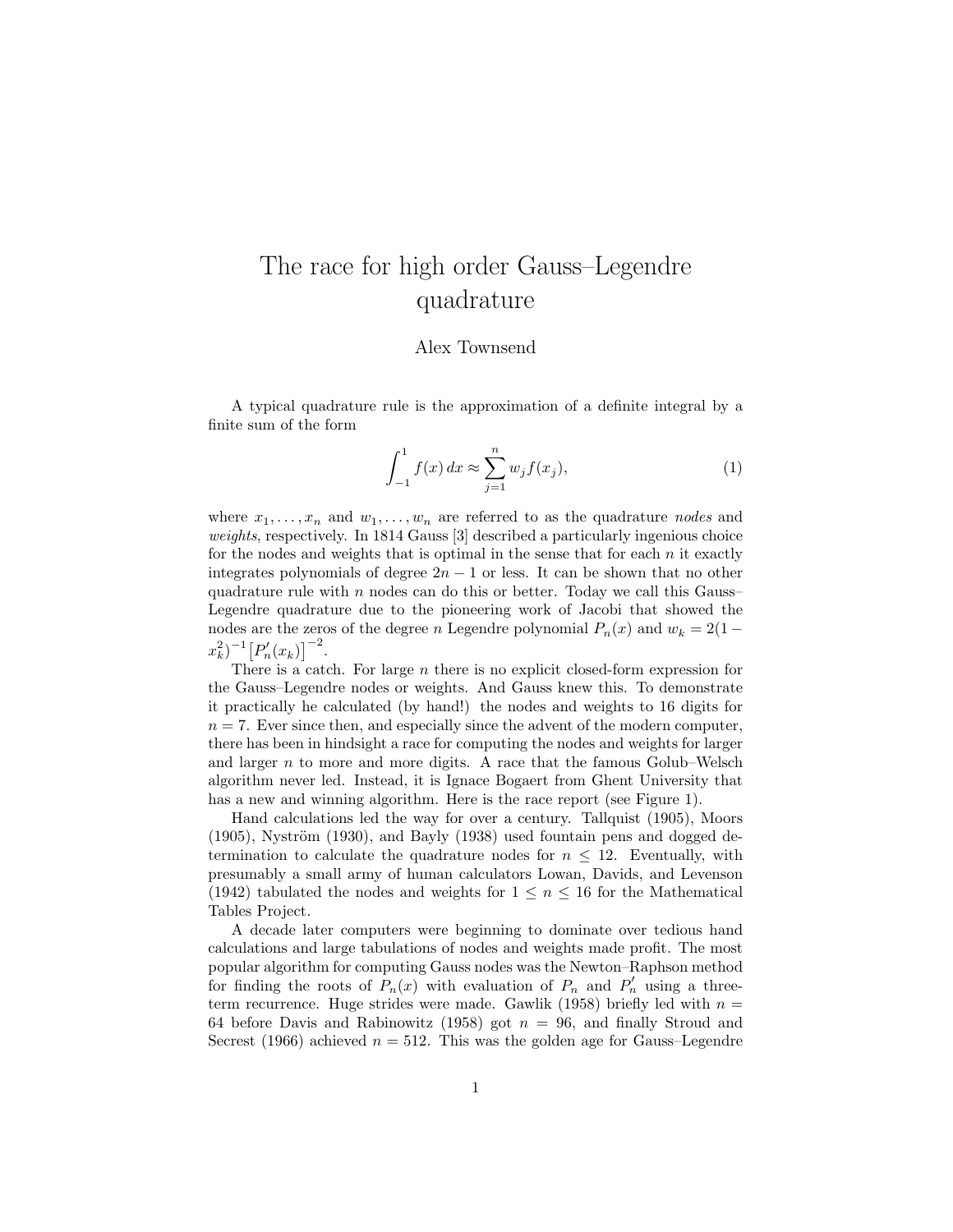

Figure 1: The 100 year race for high order Gauss–Legendre quadrature. A dot represents published work, located at the publication year and the largest Gauss–Legendre rule reported therein. A red dot is a paper based on variants of the Golub–Welsch algorithm. The dot for Golub and Welsch (1969) is circled. For a list of the papers used see http://math.mit.edu/~ajt/ GaussQuadrature/.

quadrature.

By the 1960s orthogonal algorithms for eigenproblems was hot-off-the-press and Gene Golub was becoming famous. The Golub–Welsch algorithm [5] featuring both the QR algorithm and Golub — was for the times. It quickly overshadowed the work by Rutishauser in 1963 that preceded it. However, contrary to popular belief the Golub–Welsch algorithm is not, and was not, the state-of-the-art algorithm for computing Gauss–Legendre quadrature rules in terms of accuracy and speed. Yet, by elegantly bringing together eigenproblems and Gauss quadrature, it radically changed how the world computed integrals. Before 1969, a few would compute quadratures by carefully extracting the tabulated values from Stroud and Secrest (1966) and calculating (1). After 1969, every practitioner was computing Gauss nodes and weights for themselves. Tabulations were already falling out of favor across the computational sciences, but the Golub–Welsch algorithm made it a reality for Gauss nodes and weights. This makes 1969 a year to remember for more than just the moon landing.

In the years that followed only a handful of experts noticed the work by Lether (1978), Yakimiw (1996), Petras (1999), and Swarztrauber (2003) on improving the details of the Newton–Raphson approach. While the Golub– Welsch algorithm was computing a few hundred nodes and weights, the Newton– Raphson approach was computing thousands of them. Many are still unaware of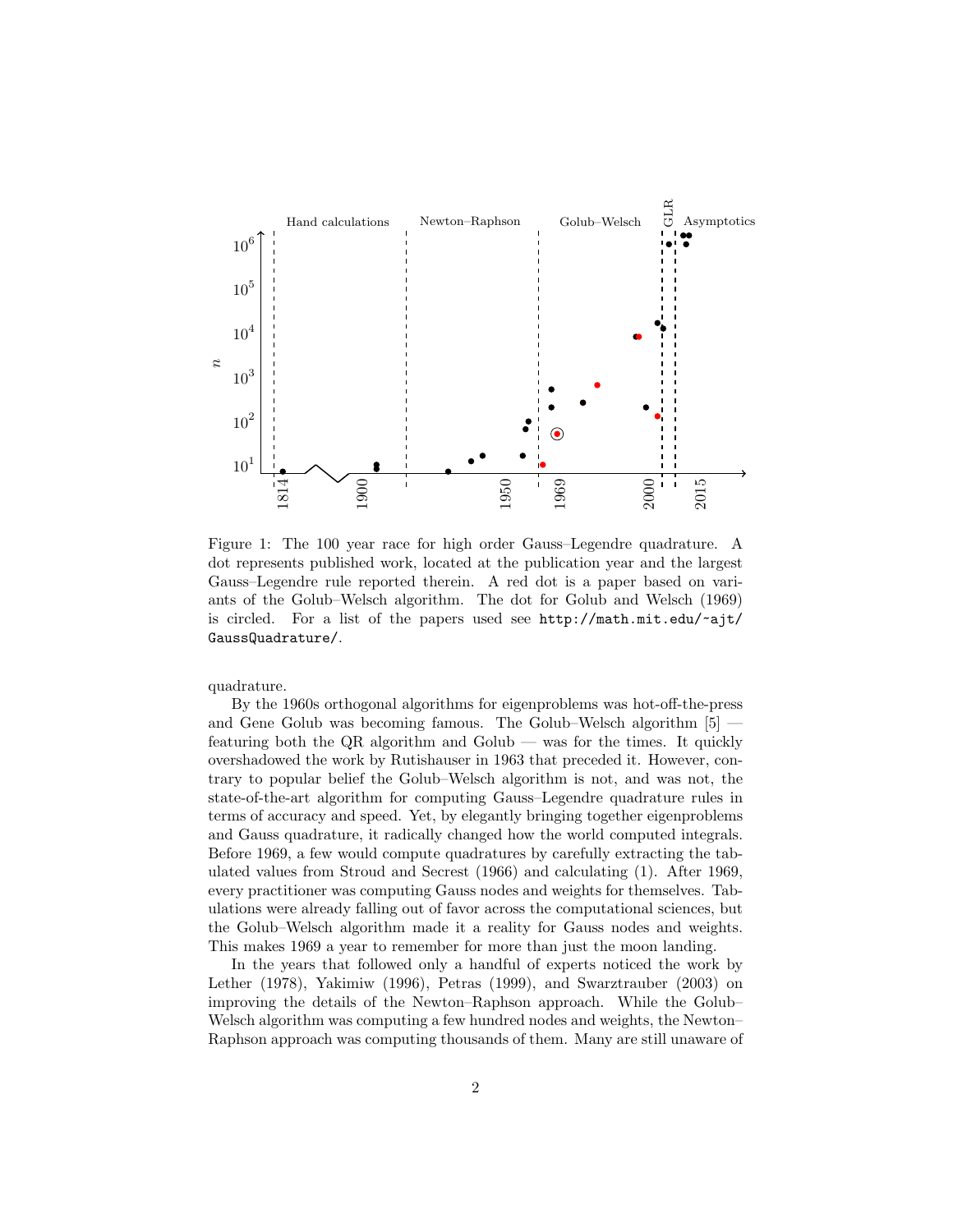

Figure 2: Quadrature error (left) and computational time (right) for Gauss– Legendre nodes and weights computed by the Golub–Welsch algorithm [5] (GW), Newton–Raphson with three-term recurrence (REC), Newton–Raphson with asymptotic formulas [6] (HT), the Glaser–Lui–Rokhlin algorithm [4] (GLR), and Bogaert's formulas [1] (Bogaert). The timings here are for implementations in different programming languages and cannot be used for direct comparisons.

the developments after 1969 and have concluded that Gauss–Legendre quadrature is not computationally feasible for large  $n$ . Attention has shifted to adaptive and piecewise quadrature schemes.

In 2007 Glaser, Lui, and Rokhlin described a ground-breaking algorithm that can compute one million quadrature nodes in a handful of seconds [4]. Accolades should have followed, but it awakened too little interest. A few years later Bogaert, Michiels, and Fostier [2] and Hale and Townsend [6] showed that the Newton–Raphson method for finding the roots of  $P_n(x)$  with careful evaluation of  $P_n$  and  $P'_n$  by asymptotic formulas could be just as fast and with a better accuracy than the world had seen before.<sup>1</sup> The golden age had returned. Figure 2 shows the quadrature error (see  $\epsilon_{quad}$  in [6] for the exact definition) and the timings for five historically important algorithms. It was after careful numerical comparisons like these that the race was fully realized.

The epilogue was written by Bogaert a few months ago [1]. He derived explicit asymptotic formulas for the Gauss–Legendre nodes and weights that are accurate to 16 digits for any  $n > 20$ . Using his formulas I just computed one billion and two Gauss–Legendre nodes and weights on my laptop. This is a world record! So large is this rule that neighboring nodes near  $\pm 1$  are identical to 15 decimal places. One thousand nodes now takes less than a millisecond and one million less than a tenth of a second. Ignace Bogaert is the winner of this 100 year race. Bravo.

It was a fun race with a deserved winner. We are now searching for applications for which thousands of nodes and weights are needed. Our algorithms are poised. If you have an application in mind then please email ajt@mit.edu.

<sup>&</sup>lt;sup>1</sup>See [6] for computing Gauss-Jacobi, Gauss-Lobotto, and Gauss-Radau quadratures.